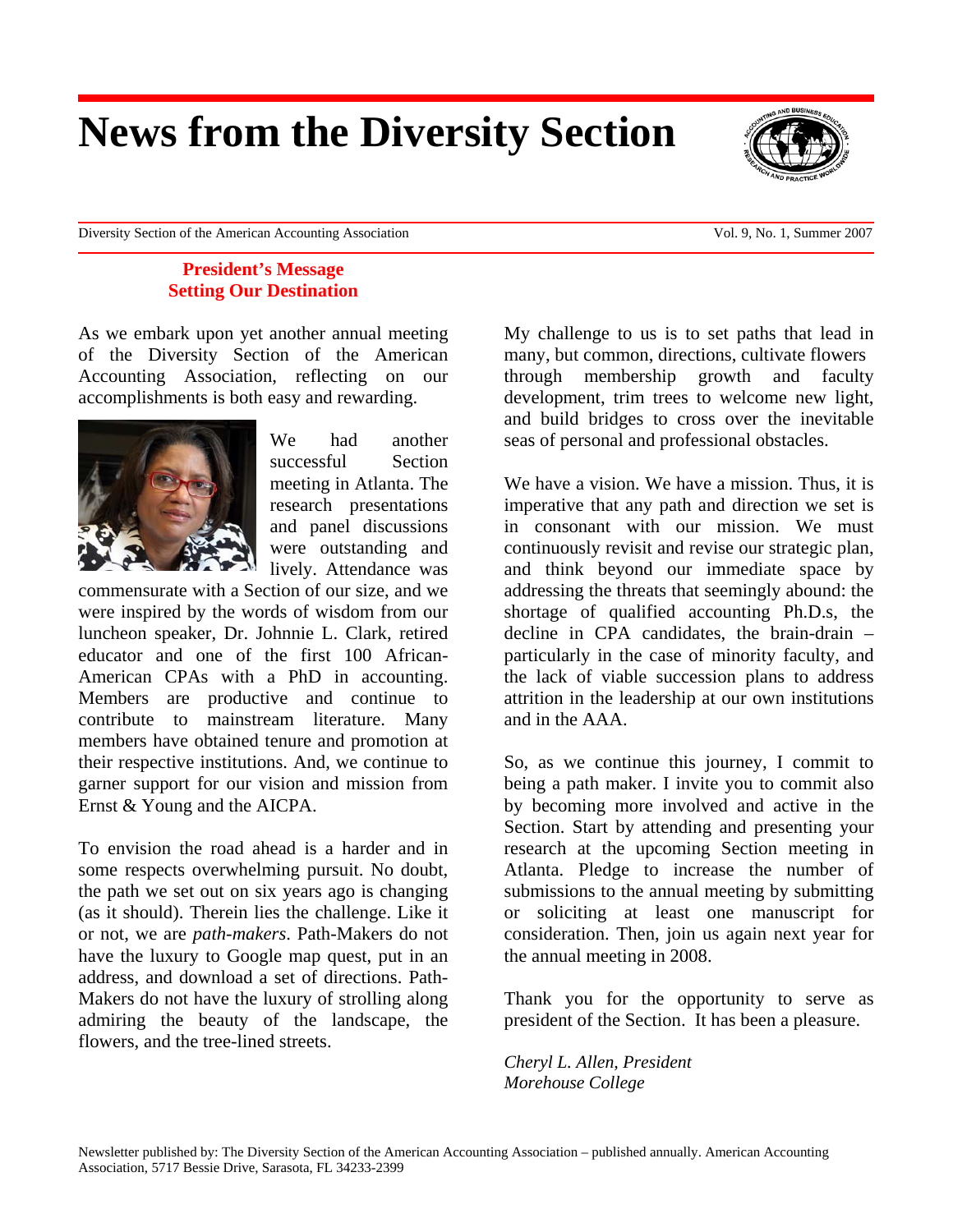#### **Minutes of the American Accounting Association Diversity Section Business Meetings in Washington DC – August 8, 2006**

Harold T. Little (Western Kentucky University), the outgoing President of the Section, called the 5<sup>th</sup> Annual business meeting to order at 7.24 am. He then recognized special guests: Drs. Mary Stone and Bill Kinney and Mr. Allan Boston of Ernst & Young.

Secretary Linda Poulson (Elon University) presented the minutes of the 2005 business meeting. The minutes were approved without amendment.

The financial report was given by treasurer, Diana Robinson (North Carolina A&T State University) and was approved by the members

Harold T. Little delivered his closing remarks, stating that it was a very exciting year. He then thanked the following individuals:

- Ida Robinson for her mentorship.
- Georgia Saemann, for an outstanding job in moving the section meeting from New Orleans to Atlanta. Harold noted that the mid-year meeting was a success, with attendance above what was expected for a section of this size and we broke even.
- Dahlia and Ena for the newsletter.
- The AICPA and Ernst & Young for their support.
- Annie McGowan and Vaughn Radcliffe for getting three sessions at the AAA
- The membership body for their support of him as president.
- Juan Riviera, chair of the Awards Committee.

Chair of the Nominations Committee, Ida Robinson, presented the following nominations for the 2006-2007 year:

- President Cheryl L. Allen
- Vice-president Cynthia Jackson
- Secretary Dahlia Robinson
- Treasurer Jerry Thorne
- Program Chairperson Lisa Owens
- Program Liaison Georgia Saemann.

Harold T. Little, the next chair of the Nominations Committee (per the bylaws) then presented the slate of officers to the section for consideration and approval. The motion to approve was properly seconded and carried. Harold then turned the balance of the meeting over to **Cheryl L. Allen,** the incoming President of the section.

Cheryl thanked Harold for leading the section for the past year and thanked the members for entrusting the leadership of the section to her. She also gave a special thanks to those who came before her and made the job of serving as president much easier. She them called for the presentation of the committee reports.

#### **Programs Committee**:

Annie McGowen, chair, noted that there were 14 submissions for paper sessions and 3 for panels at the annual AAA meeting. She noted that we were awarded 3 sessions with excellent time slots. She then encouraged members to continue to submit papers. Annie reported that there were 9 submissions for the Ernst & Young research awards. She encouraged members to continue to submit for that as well

#### **Newsletter Committee:**

Dahlia Robinson encouraged members to continue to submit articles for the newsletter.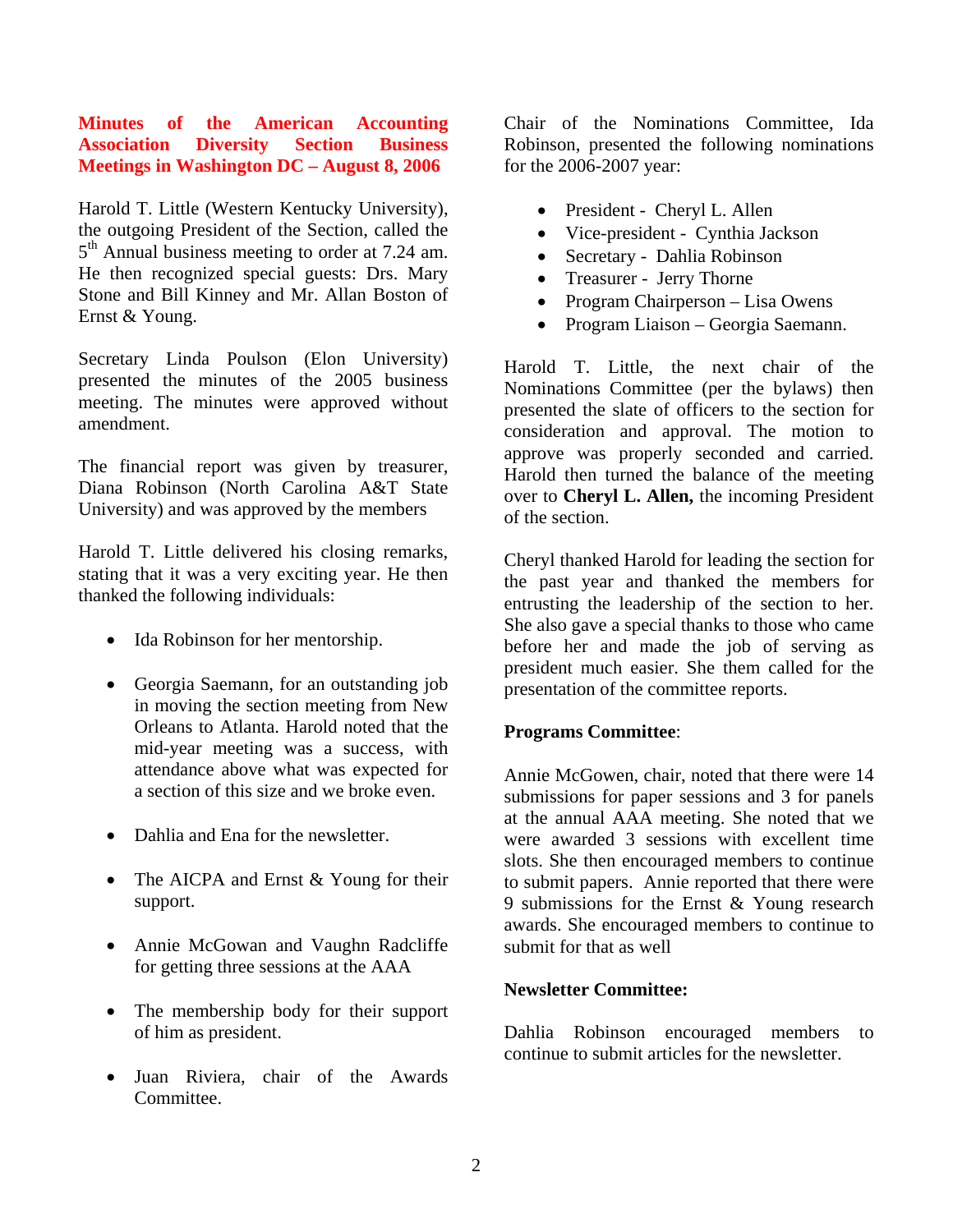#### **Membership Committee:**

Delano Berry, chair, encouraged us to try to bring other members of AAA to the section with us.

#### **Historian Committee:**

Peter Johnson proposed a visiting position at BYU for research or teaching.

Linda Poulson then reported that Elon University, Elon, NC initiated a pre-doctoral fellowship – the recipient could possibly do some research with faculty at the University

Cheryl observed that these announcements related more to Faculty Development and said we would make sure that members are aware of these opportunities. She also observed that the Mentoring and Research committees are two committees that need more visibility.

Harold requested volunteers for the nominations committee to select officers for the 2007-08 year. He emphasized that the commitment is relatively minor

#### **Ernst & Young Grant Winners:**

Cheryl then invited Allan Boston, Partner from Ernst & Young, LLP to the podium to present the awards to the Ernst & Young grant winners. Mr. Boston observed that Ernst & Young wanted to look at inclusiveness and diversity. He noted that their goal was to help to move deans and chairs to start looking at diversity differently. They are hoping for research that will investigate what is happening in corporate America and what is happening in the classroom. They believe that there is a disconnect and hope this research will help to give insights.

Grant Winners were Aretha Hill, and Shauntae Findlay of FAMU

#### **Minority Initiatives Committee of the AICPA**

Wanda Mattei brought greetings from the AICPA Minority Initiatives Committee. She gave indications that there will be changes in the AICPA, but however noted that the AICPA will continue to support diversity. The AICPA gives both undergraduate and graduate scholarships as well as support delegates to the AAA meeting.

#### **Section Awards:**

Cheryl presented the following awards on behalf of the Section:

President Awards:

- 2003-2004 Fred Jacobs
- 2004-2005 Ida Robinson
- 2005-2006 Harold Little

Research Award:

• Andrea Alston-Roberts

Service Award:

• Margarita Lenk for her work with the diversity initiatives and the support she gives in the community and to students.

In closing, Cheryl encouraged the Research and Mentoring Committees to become more visible and challenged us to increase membership. She then thanked section meeting sponsors and especially Ernst & Young, LLP for sponsoring the Friday night reception at the October Section meeting. She also thanked the members again for their confidence in supporting her as president. The meeting adjourned at 8.16 am.

*Dahlia Robinson, Secretary - Diversity Section University of South Florida*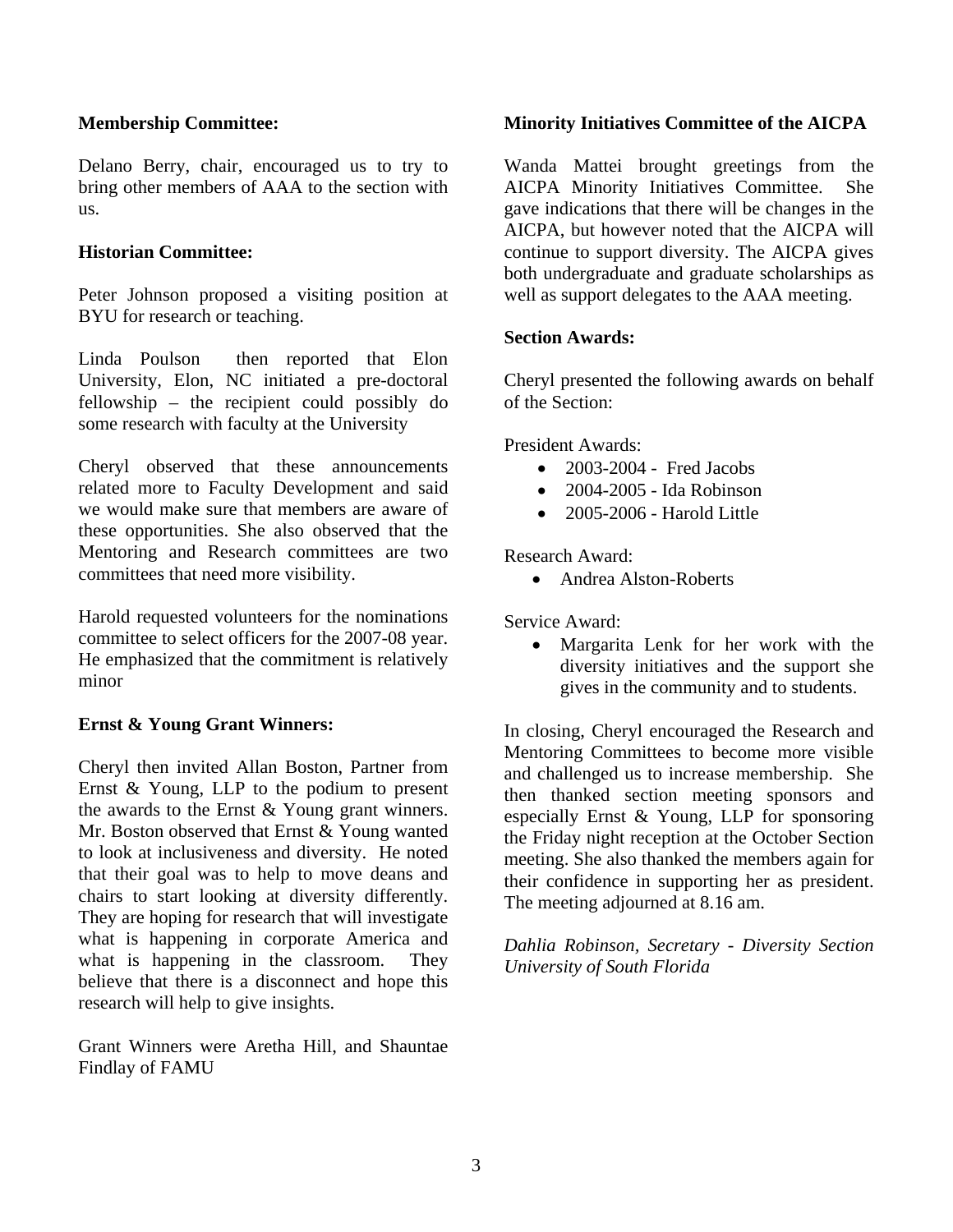#### **Diversity Section Mid-Year Meeting Atlanta Georgia, October 12-14, 2006:**

The mid-year meeting of the Diversity Section of the AAA was held in Atlanta, Georgia, October 12-14, 2006. The meeting opened with a welcome reception on Thursday night. The first full day of the conference started with concurrent research sessions focusing on issues as diverse as minority accountants in the academy and the profession, to taxes and issues in higher education. At lunch, the registrants were addressed by the keynote speaker **Dr. Johnny L. Clark**, the first African-American woman to receive a Ph.D. from the University of Georgia.

Dr. Clark encouraged participants to see their teaching careers as a calling through which they will impact the lives of many others. Additionally, she suggests that to be successful, you have to be more than a professor. You have to do every aspect of the job (teaching, research, and service) to the best of your ability. President Cheryl Allen presented Dr. Clark with the Pioneer award from the Diversity Section.

Following lunch, the meeting continued with research sessions on financial reporting and investor behavior, accounting development, career choice and workplace considerations, and the use of cases in teaching accounting. Friday's meeting ended with a reception hosted by Ernst and Young LLP that highlighted the Ernst & Young Diversity Research Grant.

Saturday's sessions opened with a panel discussion on "Increasing the success of minority faculty in the accounting education profession." Panelists included:

- Clarence Coleman (Winthrop University)
- Mark Dawkins (University of Georgia)
- Maria Caban-Garcia (University of South Florida)
- Ida Robinson-Backmon (North Carolina A&T State University)
- Tony Tinker (Baruch College-CUNY).

Each panelist had some words of wisdom for the participants:

**Clarence** – encouraged untenured faculty to factor schools' history of tenuring others and the values of the institution into their decision. Additionally, he suggests that junior faculty get on committees external to the business school to get some visibility.

**Mark** – recommended that participants go to the best school possible and try to work with senior faculty.

**Maria** – encouraged participants to think about success broadly and be well-balanced. She suggested that they should be good teachers with research records that earn the respect of their colleagues.

**Ida** – reminded us that we should never lose sight of the three performance measures required of a faculty member – research, teaching, and service.

**Tony** – suggested that a logical strategy for untenured faculty is not to focus on tenure but on being productive. A minority faculty also needs to find a school that values him/her fully for who he/she is including the fact that he/she is a minority.

The final research session of the meeting was a unique panel discussion with journal editors: Paul Williams, Associate Editor—*Accounting and the Public Interest* (North Carolina State University) and Gary Previtts, Editor—*Research in Accounting Regulation* (Case Western Reserve University). The format of the discussion allowed each journal editor to provide feedback on the paper presentations that they had sat in on during the previous sessions. The editors provided candid and constructive feedback to the presenters including suggestions on possible publication outlets.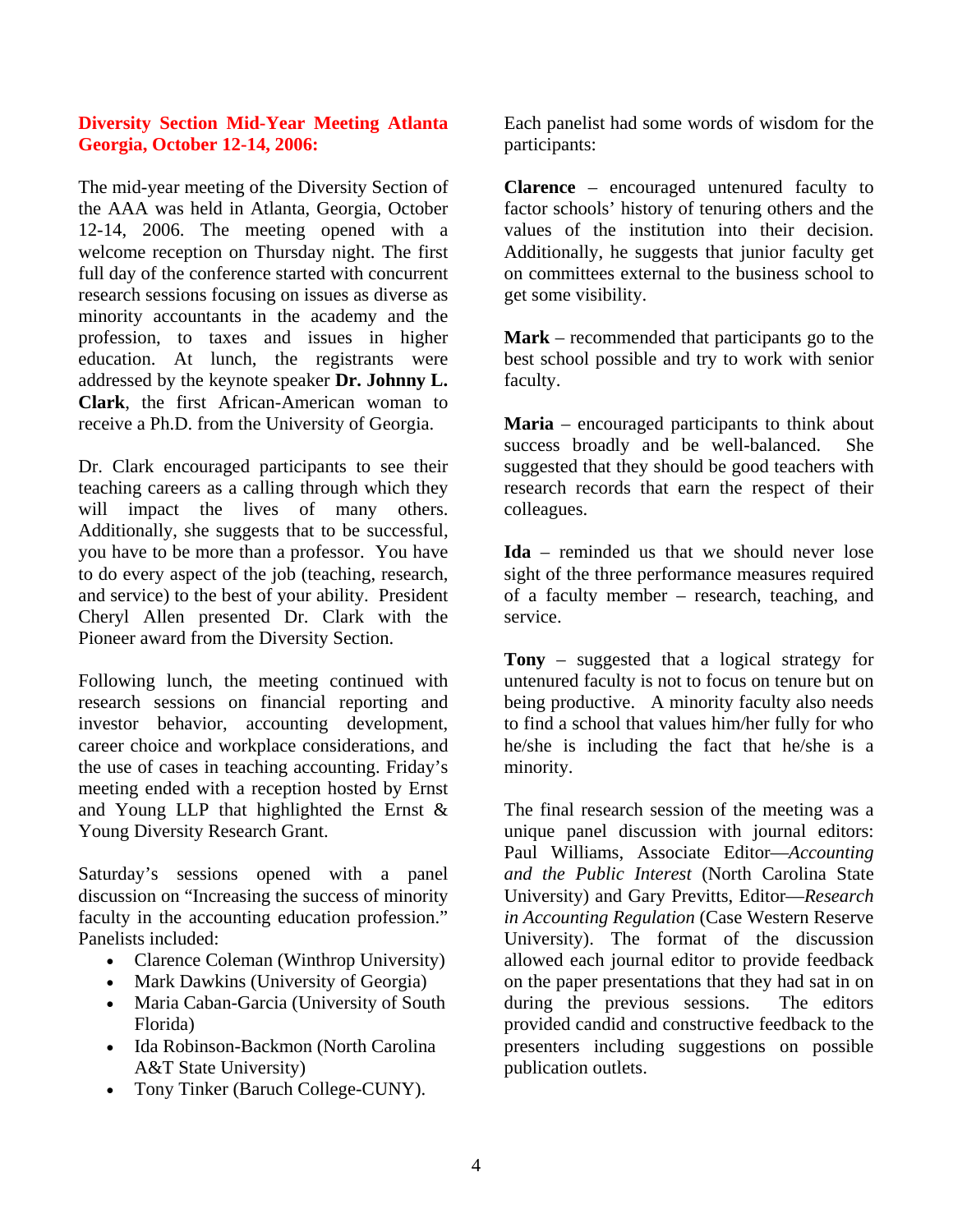The October 2006 conference ended with a business meeting that was called to order at 12.10 pm with President Cheryl L. Allen presiding. Cheryl began by thanking those who helped with the meeting – specifically Georgia Saemann for serving as the program chair, and Nan Perry and Dee Strayhan from the AAA, as well as past presidents, Harold Little, and Ida Robinson-Backmon.

**Committee Chair Volunteers** are as follows:

**Research Committee** – Kathryn Epps (Kennesaw State University)

**Mentoring Committee** Clarence Colman (Winthrop University)

**Membership Committee** – Mark Dawkins (University of Georgia)

**Research** – Annie McGowan (Texas A&M)

**Annual Program Committee** – Lisa Owens-Jackson, (Clemson University)

Members were reminded that Lisa Owens-Jackson (Annual Program Chair) was accepting submissions for the 2007 AAA meeting.

Plans for the  $3<sup>rd</sup>$  annual section meeting were also discussed.

Annie McGowan gave comments about the Ernst & Young Diversity Grant and called for submissions in the fall. One of the conditions of the grant is that the paper must be presented at the following year's meeting. She thanked Ernst & Young for their support of the Diversity Section particularly Allan Boston. The meeting was adjourned at 12:35 pm.

*Dahlia Robinson, Secretary - Diversity Section University of South Florida* 

*The next Section Meeting will be October 5-6, 2007 at the Embassy Suites Hotel, Buckhead, Atlanta, Georgia.* 

#### **Awards/Promotions/Honors**

Eva Jermakowicz, **Jenice Prather-Kinsey** and Inge Wulf - awarded the "Best Paper Award" from the 10th World Congress of Accounting Educators for Istanbul, Turkey, November 11, 2006 for their paper "The Value Relevance of Accounting Income Reported by DAX-30 German Companies

Harold Little - awarded one of only 40 CIBER (Center for International Business Education and Research) scholarships to attend the 19th Annual Faculty Development in International Business Program hosted at the University of South Carolina.

Jennifer Joe received tenure and promotion to Associate Professor of Accounting at the John Mack School of Accountancy at Georgia State University.

Pamela Smith - promoted to Associate Professor, with tenure, at the University of Texas at San Antonio.

Raymond Elson was promoted to Associate Professor in the Langdale College of Business at Valdosta State University.

Cynthia Jackson received tenure and promotion to Associate Professor of Accounting at Northeastern University

Norris Dorsey is the author of "The Art of Inclusion, Accounting Workbook, Rich vs. Wealth" which is forthcoming.

Cheryl L Allen received tenure and promotion to Associate Professor of Accounting at Morehouse College. Cheryl was also appointed to the Board of Trustees of Morehouse College.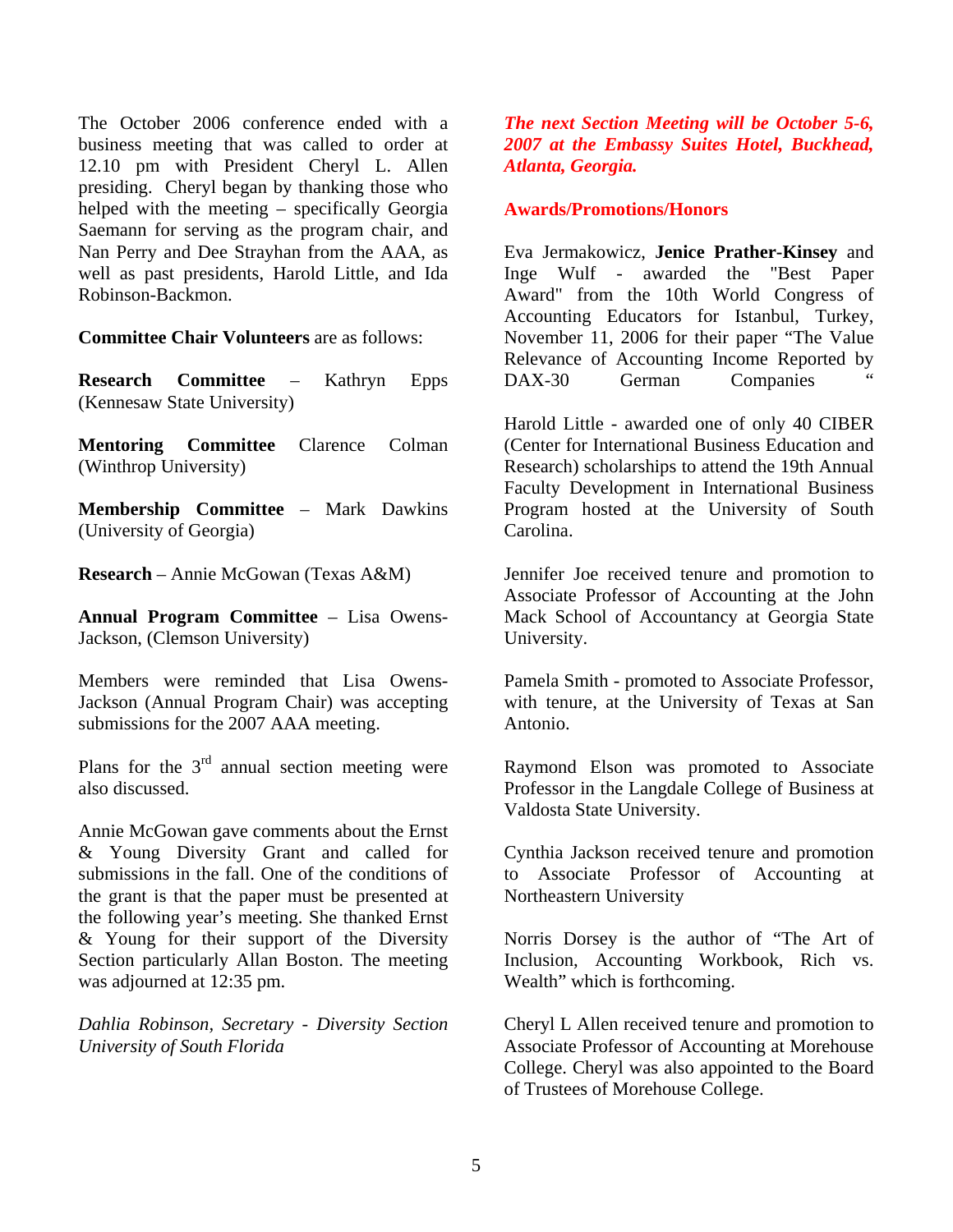Dana Hollie was hired as an Assistant Professor **Financial Report**  at the University of Colorado at Boulder.

Rosalie Hallbauer - hired as a Visiting Associate Professor at Florida Memorial University.

#### **Refereed Journal Publications**

Jermakowicz, Eva, **Jenice Prather-Kinsey**, and IngeWulf. The Value Relevance of Accounting Income Reported by DAX-30 German Companies. *Journal of International Financial Management and Accounting*.

Louis, H., **D. Robinson**, and A. Sbarglia. 2007. An Integrated Analysis of the Association between Accrual Disclosure and the Abnormal Accrual Anomaly. *Review of Accounting Studies*.

Magner, N. R, G. G Johnson, **Harold. T. Little** , A. B Staley, and R. B Welker. 2006. The Case for Fair Budgetary Procedures. *Managerial Auditing Journal*.

Reckers, P., and **Dahlia. Robinson**. (2007). New Evidence on Auditor Independence Policy. *Advances in Accounting*.

Robinson, Dahlia (2007). "The Information Content of Reverse Stock Splits. *Advances in Accounting*.

Samson, William, **Cheryl L. Allen**, Richard K. Fleischman, and **Ida Robinson-Backmon**. 2006. Using A White-Collar Profession In Accounting Courses: Approaches To Addressing Diversity with Bill Samson, *The Accounting Historians Journal.* 

Weisenfeld, L. and I. Robinson-Backmon. 2007. Upward Mobility and the African American Accountant: An Analysis of Perceived Discrimination, Perceived Career Advancement Curtailment, and Intent to Remain. *Accounting and the Public Interest*.

Section's budget for the fiscal year September 1, 2006, through

| Inflows<br>Dues<br>Mid-year Meeting - Registration Fees<br><b>Contribution for Mid-Year Meeting</b><br>Interest Income | 2,790<br>4,575<br>15,000<br>1,410 |
|------------------------------------------------------------------------------------------------------------------------|-----------------------------------|
| Total Inflows                                                                                                          | 23,775                            |
| Outflows                                                                                                               |                                   |
| Mid-Year Meeting Hotel & Other<br><b>Expenses</b><br>General/Administrative<br>Total Outflows                          | 14,614<br>6,185<br>20,799         |
| Net inflow                                                                                                             | 2.976                             |

#### **The Ernst & Young Diversity Section Grant**

The AAA Diversity Section is proud to announce the 2007 Ernst & Young LLP Diversity Research Grant. One of the purposes of the research grant will be for the enhancement and support of diversity research. The Call for the Ernst & Young research proposals and application form can be found at:

<http://aaahq.org/Diversity/EYGrant.htm>

#### **Editor's Corner**

I was very pleased to serve as Editor of the Diversity Section Newsletter. The newsletter

aims to highlight the accomplishments of the section members and inform members of events and opportunities available to advance professional development. I therefore encourage members to continue to participate in



the activities of the section and the AAA and to be sure to inform us of your accomplishments so we can celebrate with you. Thanks to all who helped with this newsletter.

*Ena Rose-Green*